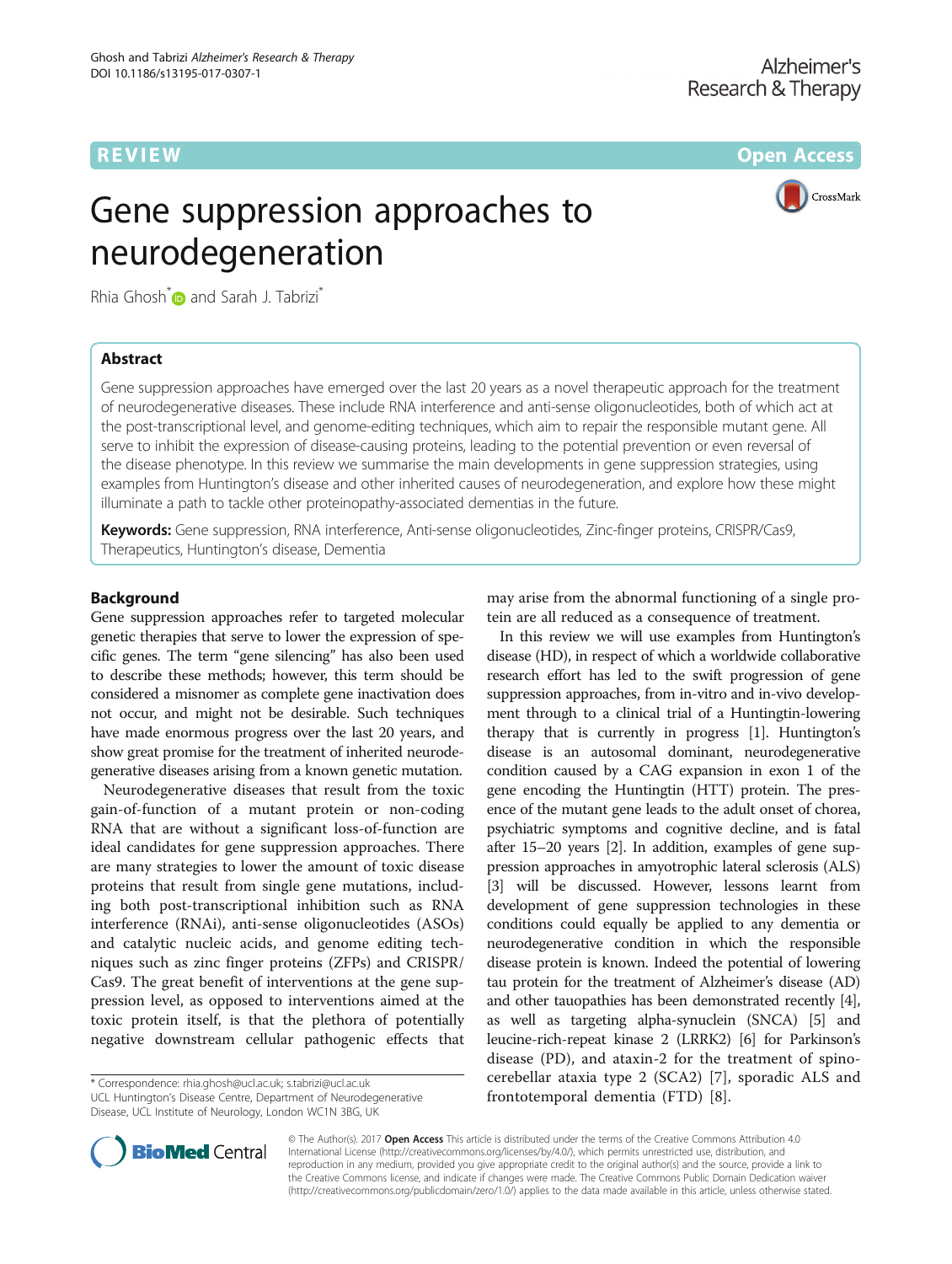#### Post-transcriptional gene suppression

Post-transcriptional gene suppression refers to approaches that trigger the cleavage, enhanced degradation or translational suppression of the target mRNA. They include RNAi, ASOs and catalytic nucleic acids (ribozymes and DNA enzymes). Ultimately all of these mechanisms serve to modulate translation efficiency, thus lowering the amount of protein expressed [\[9\]](#page-10-0) (see Fig. 1).

### RNA interference

Endogenous RNAi is an evolutionarily conserved process within cells, whereby native, non-coding, double-stranded RNA sequences elicit post-transcriptional gene suppression, typically by causing the destruction of specific mRNA molecules, thereby regulating mRNA expression [\[10](#page-10-0)] (see Fig. [2](#page-2-0)). Two types of small RNA molecules—endogenous genomically non-coding RNAs called microRNA (miRNA) and exogenous short-interfering RNA (siRNA)—can bind to other specific mRNA molecules and increase or decrease their activity.

This well-described mechanism is comprised of a number of steps [\[11\]](#page-10-0):

1. Within the nucleus, miRNAs are transcribed by RNA polymerase II (pol II) and pol III promoters to form stem–loop structures known as primary miRNAs (pri-miRNAs).

- 2. pri-miRNAs are cleaved by the endoribonuclease enzyme Drosha to form a precursor miRNA (pre-miRNA) hairpin-like structure.
- 3. pre-miRNAs are exported to the cytoplasm by Exportin-5.
- 4. In the cytoplasm, the pre-miRNA is further processed by another endoribonuclease enzyme Dicer to create a mature miRNA complex.
- 5. The antisense or "guide strand" of the (endogenous miRNA or exogenous siRNA) complex is loaded into the RNA-induced silencing complex (RISC), which is located in the cytoplasm, and the sense or "passenger" strand is degraded.
- 6. The guide strand targets the RISC to its complementary mRNA. Perfect base pair matching in the case of siRNA leads to Argonaut-2 (Ago-2)-mediated cleavage of the target and complete translational inhibition. Imperfect complementarity in the case of miRNA leads to translational repression.

siRNAs differ from miRNAs in that miRNAs typically have incomplete base pairing to a target and inhibit the translation of many different mRNAs with similar sequences. siRNAs, in contrast, typically base-pair perfectly and induce mRNA cleavage only in a single, specific target.



mature mRNA sequences and induce catalytic cleavage. **b** ASOs bind to complementary mRNA targets, leading to RNAse H1-induced mRNA cleavage. They are able to target both pre-mRNA in the nucleus and mature mRNA in the cytoplasm. c RNAi occurs in the cytoplasm and leads to the degradation of mature mRNA via a complex and highly regulated process. ASO: anti-sense oligonucleotide, AS-siRNA: antisense short interfering RNA, RISC: RNA-induced silencing complex, RNAi: RNA interference (Reproduced from Godinho et al. [\[9](#page-10-0)] with permission from Elsevier)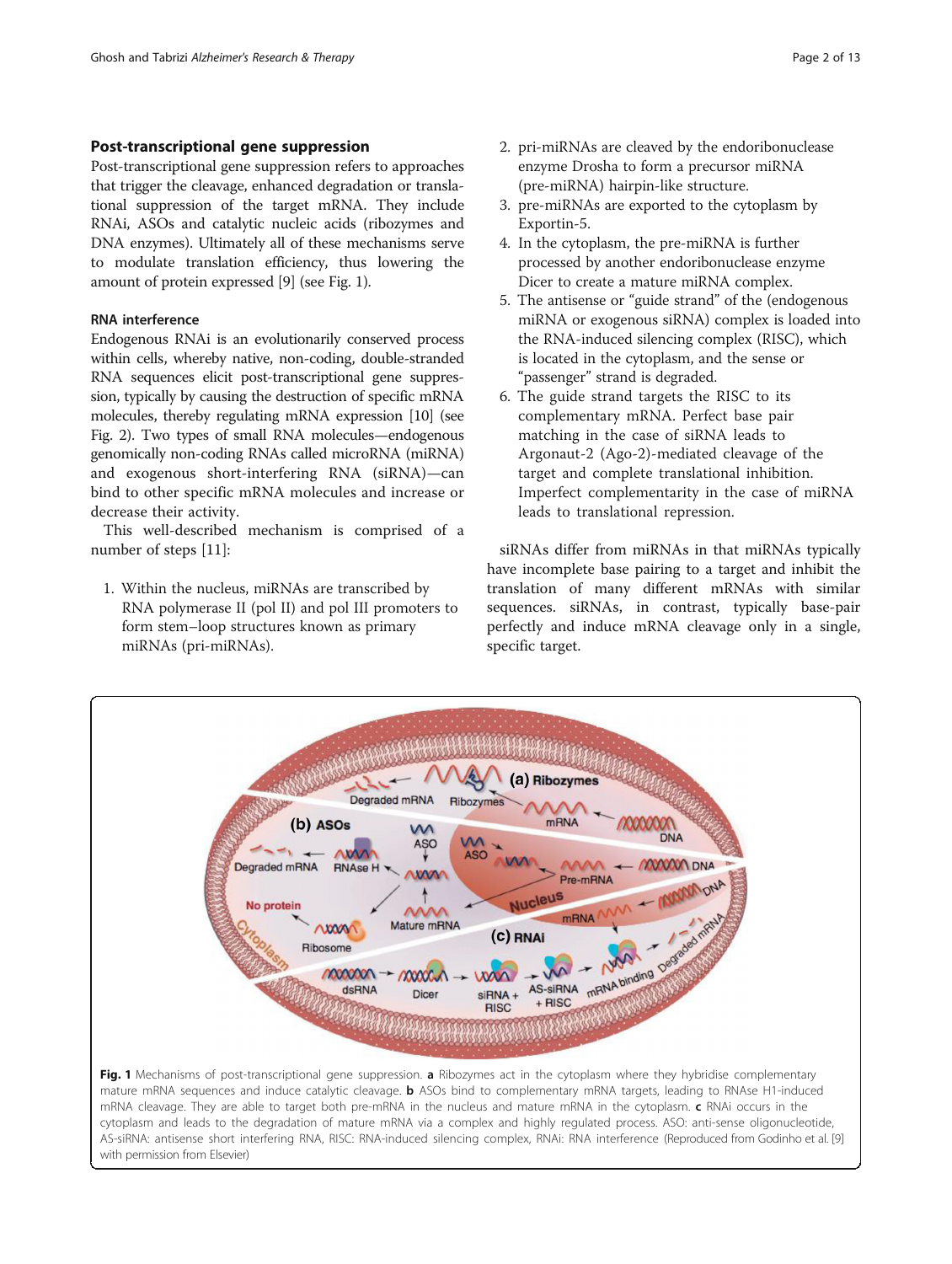<span id="page-2-0"></span>

Intensive research has been carried out to generate effectors that manipulate the RNAi pathway to suppress the expression of a particular gene of interest. These have taken the form of siRNAs that include short hairpin RNAs (shRNAs), and artificial miRNAs, all of which aim to degrade mature, spliced mRNA in the cytosol.

siRNAs are comprised of 20–25 base pairs, are processed by Dicer and ultimately lead to Ago-2-mediated cleavage of the target mRNA, to interfere with the expression of specific genes with complementary nucleotide sequences. They can be delivered into cells in liposome formulations [[12\]](#page-10-0), nanoparticles [[13](#page-10-0)] or as chemically modified single-stranded siRNAs [\[14, 15](#page-10-0)]. siRNAs do not cross an intact blood–brain barrier (BBB), are not soluble in artificial CSF and when injected directly into the brain do not typically penetrate the plasma membrane without modification.

Researchers have therefore used RNA expressed from viral gene therapy vectors to achieve stable expression in brain regions of interest. The RNA from the viral genome is processed by Dicer to RNAi (e.g. shRNAs and artificial miRNAs). shRNAs delivered into cells using viral vectors have been shown to cause extremely high levels of translational suppression [[16](#page-10-0), [17\]](#page-10-0), although this has also caused saturation of the endogenous RNAi machinery [\[18\]](#page-10-0). More recently, siRNAs have been embedded into artificial miRNA backbones to achieve mRNA suppression without the build-up of antisense precursors in the cell [[11\]](#page-10-0).

#### RNAi as therapeutics in neurodegenerative disease

RNAi has been investigated widely in HD, and many potential scientific hurdles have been overcome. It is worth bearing in mind that the underlying principles of RNAi for the potential treatment of HD could also be applied to other causes of dementia. Initially, RNAi to lower the amount of Huntingtin protein (HTT) was shown in vitro to improve cell survival in cellular models of HD [[19\]](#page-10-0). In 2005 the first in-vivo studies of RNAi were carried out. Single bilateral injections of AAV-encased anti-HTT shRNA were delivered into the striatum of HD transgenic mice (N171-82Q), leading to significant reductions in both mutant HTT mRNA levels and in the formation of HTT inclusions (which are a pathognomic feature of HD) [[20](#page-10-0)]. Improvements in certain motor symptoms were also found. Similar results have also been reported in other mouse models of HD (R6/1), with increased presence of striatal markers (DARPP-32) and preproenkephalin (ppENK) following treatment [\[16](#page-10-0)].

Non-viral delivery systems have also been tested, using nanoparticles to deliver lipid formulated siRNAs via the intracerebral ventricular route in the R6/2 mouse model of HD. This lowered mutant HTT mRNA levels and inclusions, and reduced brain atrophy. Sustained effects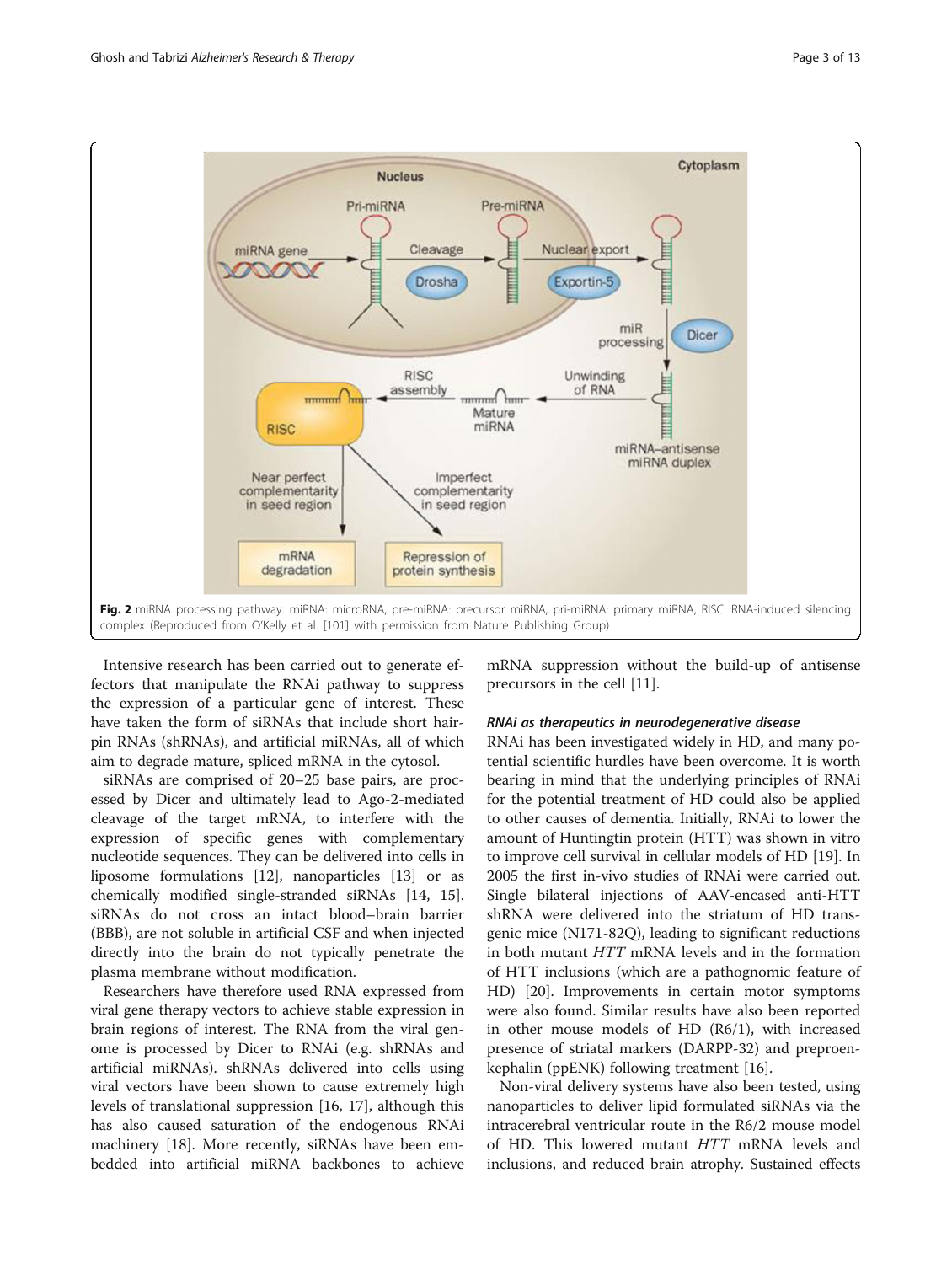including delayed onset of motor symptoms and improved survival were seen [[21](#page-10-0)]. Delivery of cholesterol-conjugated siRNA duplexes targeting human HTT mRNA into the striatum have also shown feasibility and efficacy in an AAV mouse model of HD [\[22](#page-10-0)].

These studies all administered treatment in presymptomatic HD mice, but treatment in symptomatic HD mice has also successfully reduced HTT protein levels, reduced inclusions and improved histopathology [[23\]](#page-10-0). The impact on HD behavioural deficits and any potential reversal of phenotype remain to be seen. In the case of prion disease, hippocampal delivery of lentivirus expressing shRNA targeting prion protein (PrP) significantly prolonged survival of mice with established prion disease. The onset of behavioural deficits was prevented and spongiform degeneration decreased when the same treatment was administered to mice with early prion disease [\[24\]](#page-10-0). This highlights the importance of the timing of gene suppression therapies in the treatment of neurodegenerative disorders.

The earlier siRNA studies in HD animal models did not affect the endogenous levels of wild-type HTT protein—only the disease-causing transgene was reduced. In addition, the models were also all expressing a small Nterminal fragment of the mutant protein (thought to be the potential disease-causing species in HD [\[25\]](#page-11-0)) and not full-length mutant HTT. Attempting to target the full-length mutant HTT mRNA, whilst leaving the mRNA of the wild-type allele unaffected, has proven to be very difficult in cells derived from HD patients (although newer strategies are being developed to try and do just that—see later). An alternative approach is to non-specifically lower both mutant and wild-type HTT to a degree which improves pathology whilst maintaining safety and tolerability in the face of wild-type HTT loss. A 40–60% reduction in both endogenous and mutant HTT extends the lifespan and prevents motor deficits, without causing toxicity in both fragment [[26](#page-11-0)] and full-length [[17](#page-10-0)] mouse models of HD. Again, this was also found to be the case when treating symptomatic HD rodents [\[27, 28](#page-11-0)].

RNAi testing in HD non-human primates (adult rhesus monkeys) has also demonstrated the safety of partially reducing endogenous wild-type HTT following delivery of AAV vectors expressing artificial miRNAs and shRNAs. A 45% reduction in wild-type HTT did not induce any pathology or symptomatology [[29\]](#page-11-0) and sustained knock-down was still evidenced and well tolerated after 6 months [[30\]](#page-11-0). These findings have since been replicated in further studies showing that direct infusion of siRNA into the rhesus putamen lowered HTT to a similar degree and that there was a partially sustained effect up to 39 days post treatment [[31, 32](#page-11-0)]. Therefore partial lowering of both mutant and wild-type HTT may be a viable treatment strategy in HD.

Translation of this finding to other genetic forms of neurodegenerative disease is not assured. The consequences of lowering levels of endogenous wild-type protein needs to be investigated carefully when non-allele-specific targeting is considered for conditions in which only the mutant protein is pathogenic. However, for neurogenetic disorders in which misfolding of the mutant protein corrupts native/wild-type protein, recruiting them to spread pathology, non-allele-specific targeting may be required for pharmacologic effect.

#### Anti-sense oligonucleotides

ASOs are single-stranded DNA molecules consisting of 16–22 bases, which are complementary to the target pre-mRNA. ASOs have a more upstream site of action than RNAi effectors that act on mature, spliced mRNA species. Upon binding, ASOs recruit RNaseH1 (an endogenous enzyme that recognises RNA/DNA duplexes), which degrades the target pre-mRNA. Alternatively, ASOs may obstruct the interactors of the pre-mRNA leading to translational inhibition or modulation of splicing [\[11\]](#page-10-0).

Over the last 20 years, modifications of ASOs have improved their suitability for therapeutic application in neurodegenerative diseases. These modifications include the following:

- 1. Sulphur substitution for oxygen in the phosphate of the phosphate inter-nucleotide linkages or backbone of the ASO molecule, thus increasing resistance to nucleases and improving protein binding.
- 2. Multiple potential alterations to the sugar moiety of the nucleotide which increase binding affinity to the target mRNA, increase resistance to nucleases and decrease toxicity to varying degrees. Importantly, most sugar modifications lead to failure to recruit the RNaseH1 enzyme. Therefore, when RNaseH1 activity is desired, nucleotides at the ends of the ASO can be modified to improve binding affinity and resistance to nucleases, while leaving a stretch of unmodified nucleotides in the middle that can engage RNaseH1.

Engineering ASOs with specific desired characteristics can be achieved by incorporating one or more of these chemical modifications into their design. A diverse range of ASOs is therefore possible, with different potencies, pharmacokinetics and pharmacodynamics, as well as different targets.

### ASOs as therapeutics in neurodegenerative disease

ASOs are currently being tested in early-stage clinical trials in patients with HD and ALS [[3\]](#page-10-0), and have been approved by the US Food and Drug Administration (FDA) for the treatment of patients with spinal muscular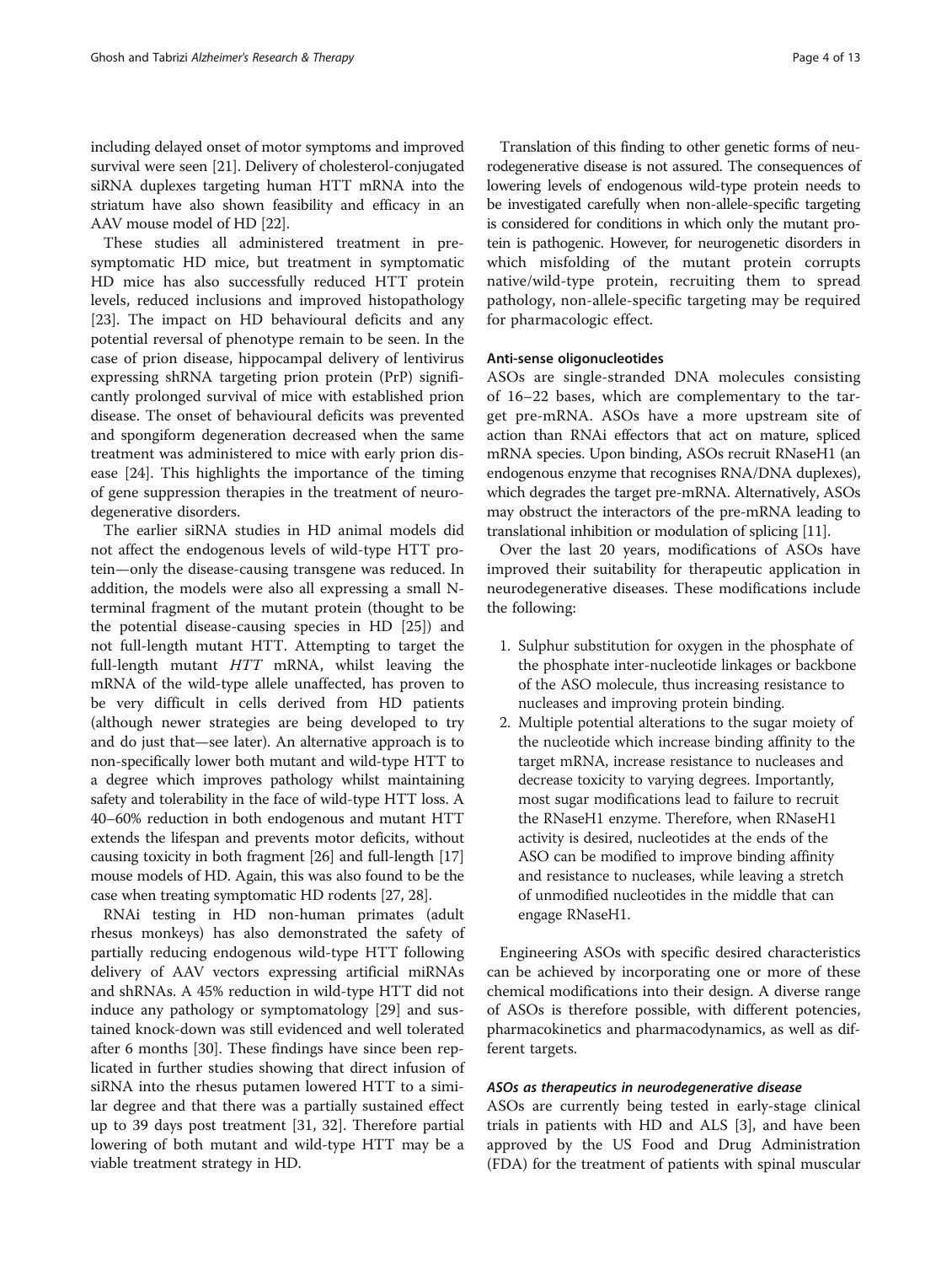atrophy (SMA) [\[33, 34\]](#page-11-0) (see section "[Recent and ongoing](#page-8-0) [clinical trials of gene suppression](#page-8-0)"). In the case of HD, since September 2015 an ASO with a modified sugar group (MOE) targeting human HTT mRNA has been delivered by lumbar intrathecal bolus injection to patients with early-stage HD as part of a phase 1/2a clinical trial sponsored by Ionis Pharmaceuticals [\[1](#page-10-0)].

This ASO has been tested in pre-clinical studies and is predicted to lower total HTT levels in a dose-dependent manner. It has been shown to reverse behavioural phenotypes in BACHD and YAC128 mouse models of HD [[35\]](#page-11-0) and to ameliorate key striatal gene expression changes (YAC128) [[36\]](#page-11-0). As was the case with RNAi, non-allele-specific suppression with subsequent lowering of endogenous HTT did not cause any toxicity. Phenotypic improvements were greatest when treatment was initiated earlier in the disease course, and were sustained for many months following termination of treatment [[37\]](#page-11-0). Suppression of the target mRNA itself also lasted for 12 weeks after a single administration of ASO in these mice [\[35](#page-11-0)]. This has enormous implications for the timing of intervention and the dosing frequency that would be required for HD patients; this is of particular importance given the relatively invasive route required for drug administration (see later).

#### Catalytic nucleic acids Ribozymes

Ribozymes are naturally occurring RNA molecules comprising two flanking sequences that enable specific binding to target mRNA, and an effector catalytic core that cleaves the mRNA substrate. The mRNA fragments are then degraded by the cell [[9](#page-10-0)].

Hammerhead ribozymes (a specific class of ribozymes 30–40 nucleotides in length), delivered using an AAV vector, have been shown to result in 60% reduction of mHTT mRNA when delivered to HEK293 cells expressing mHTT exon 1 [\[38\]](#page-11-0). Direct striatal injection of these ribozymes into a transgenic HD mouse (R6/1) also led to a 30% reduction of mHTT RNA in the mouse brain [[38\]](#page-11-0), but the impact on motor and behavioural symptoms has not been studied. AAV delivery of a ribozyme against alpha-synuclein into the substantia nigra of a rat model of PD reduced alpha-synuclein protein levels and neuronal loss [\[39\]](#page-11-0). Finally, a new generation of ribozymes (hepatitis delta virus (HDV)) has been used in neuroblastoma cells to reduce the expression of amyloid precursor protein (APP) by 70% and the total secretion of amyloid-beta peptides by 30%, thus raising the possibility of ribozymes as therapeutics in AD [\[40](#page-11-0)].

#### DNAzymes

DNAzymes are synthetic single-stranded catalytic nucleic acids that also have substrate binding arms to target complementary mRNA and a cation-dependent catalytic core. They have been shown to knock-down mutant HTT mRNA constructs by 85% in a HEK293 cell model of HD [[41](#page-11-0)], but further research in this area is needed.

#### Genome editing for gene suppression

Gene suppression can also be achieved at the transcriptional level, using effectors that bind to specific DNA sequences. One such approach uses ZFPs which contain a zinc finger domain that can be manipulated synthetically to bind a DNA sequence of interest, fused to a functional protein domain. Zinc finger nucleases (ZFNs) cleave DNA at a particular target site, and zinc finger transcriptional repressors (ZFTRs) are transcription factor DNA-recognition motifs fused to a transcriptional repressor domain. Delivery of such agents would be through the use of viral vectors.

Potential advantages of this approach are the avoidance of on-target and off-target toxicities of RNA therapeutics and the elimination of all disease-causing mRNA splice variants, not just those that possess the target mRNA sequence [[42\]](#page-11-0). The prospect of germline treatment, which would benefit future generations, is also possible. In the case of HD, ZFPs delivered intra-parenchymally using AAV vectors in a transgenic mouse model of HD (R6/2) reduced mutant HTT expression (without affecting wild-type HTT expression) and led to improvements in neuropathology and motor deficits [[43](#page-11-0)]. The pharmaceutical company Sangamo, in conjunction with Shire Pharmaceuticals, are planning to take this approach forwards into clinical trials.

Other engineered nucleases include mega-nucleases, transcription activator-like effector nucleases (TALENs) and clustered regulatory interspaced short palindromic repeat (CRISPR)/Cas9 systems [\[44\]](#page-11-0). CRISPR/Cas9 is an endogenous mechanism within prokaryotic cells that recognises and destroys foreign DNA. This system can be manipulated to incorporate a synthetic guide RNA (gRNA) strand that targets a particular DNA location for cutting, followed by the insertion of DNA (e.g. stop codons) that essentially inactivates the mutant allele [[45](#page-11-0)]. The technique has been demonstrated successfully in HD patient-derived fibroblasts, leading to the dramatic reduction of mutant HTT RNA and mHTT protein [\[46](#page-11-0)].

In addition to repressing gene transcription, the ability of these methods to target nuclease-induced scission and repair offers the exciting possibility of actually correcting genetic mutations (e.g. through the excision of the expanded CAG repeat in HD)—leading to true genome editing. There is thus the exciting potential to treat not just HD but any genetic cause of neurodegenerative dementia using these techniques.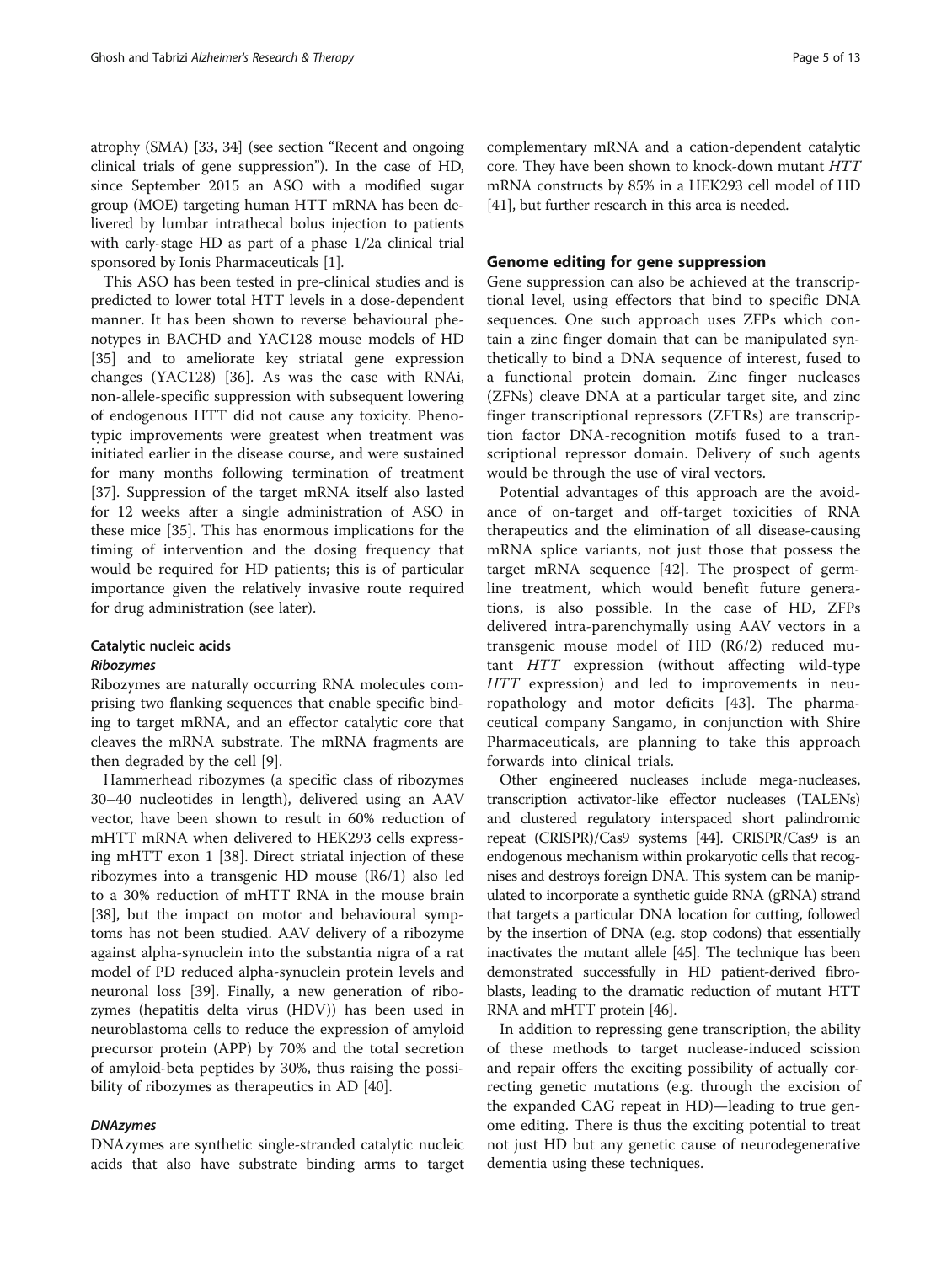# Potential challenges in gene suppression approaches

# Drug delivery and administration

# RNA interference

Because unmodified siRNAs do not readily cross the blood–brain barrier (BBB), or the plasma membrane of cells, researchers have used viral vectors to enable stable expression of shRNAs and artificial miRNAs within desirable brain regions. The most commonly used vectors are recombinant adeno-associated virus (AAV) and lentivirus (LV), both of which are non-pathogenic, trigger minimal immune response and cannot replicate in the host. AAVs remain as nuclear episomes and do not integrate into the host genome, but result in stable gene expression that is stronger than that of LVs. siRNA sequences constitutively delivered through miRNA expression systems expressed from a viral vector should minimise the requirement for repetitive administration. There are multiple capsid serotypes of AAV, allowing for specific cell-directed therapy [\[47](#page-11-0), [48](#page-11-0)]. Unfortunately many humans have pre-existing antibodies to certain AAV serotypes that trigger a neutralising response against the virus [[49, 50\]](#page-11-0). It may be possible to screen potential patients for this, and work is also being done to engineer AAV capsids that evade these antibodies.

In the case of HD the primary site of pathology is the striatum, thus RNAi treatments in animal models have generally been delivered by bilateral direct injection or infusion into the striatum, or the adjacent lateral ventricle (resulting in widespread delivery throughout the brain) [[11](#page-10-0)]. However, HD also results in global brain pathology and dysfunction as well as a peripheral metabolic phenotype. Recently, RNAi treatment targeted to the hypothalamus has been shown to reduce metabolic symptoms in HD mouse models [[51](#page-11-0)]. These administration techniques would require stereotactic neurosurgery in patients, which is extremely invasive and not without risk.

AAV serotype 9 (AAV9) crosses the BBB and transduces neurons and glia in the brain, as well as a variety of peripheral tissues, following a systemic, intravascular injection [[52\]](#page-11-0). A global targeting approach using jugular vein injection of AAV9 expressing artificial miRNA into transgenic HD mice showed reduced expression of mHTT in the cortex, striatum, hypothalamus and hippocampus. This led to a reduction of cortical and striatal atrophy, as well as reduced inclusion formation [\[53](#page-11-0)]. More recently, Deverman et al. described a capsid selection method, called Cre-recombination-based AAV targeted evolution (CREATE), to generate AAV variants with high CNS tropism. Following intravenous injection in mice, the variant AAV-PHP.B transduced the majority of neurons and astrocytes across multiple CNS regions, with 40-fold greater efficacy than the current standard (AAV9) [\[54](#page-11-0)]. These studies raise the possibility of future

peripheral administration of RNAi therapy in the treatment of brain disorders.

#### Anti-sense oligonucleotides

ASOs also do not cross the BBB, but can be delivered into the cerebrospinal fluid (CSF), either through intrathecal or intra-ventricular injection, as they are soluble in artificial CSF. Once injected, ASOs are distributed to the brain parenchyma and taken up into both neuronal and glial cells. Unlike RNAi, ASOs are not regenerated within the cell and have a half-life that varies depending on the precise sequence and chemical structure. Repeated dosing of the drugs is therefore required to sustain treatment effect. ASOs display dose dependency and reversibility, and therefore the degree of protein lowering can be controlled to achieve safe yet effective levels.

In the case of HD, ASOs delivered intra-ventricularly to rodents led to > 75% reduction of target  $HTT$  mRNA throughout the brain and spinal cord. In NHP brains, ASOs delivered intrathecally were found in the spinal cord, in the cortex and to a lesser extent in the deeper brain structures [\[35](#page-11-0)]. Although ASOs achieve widespread distribution throughout the brain after lumbar intrathecal bolus delivery into the CSF [\[55](#page-11-0)], the highest tissue levels are in areas adjacent to the CSF. This suggests that passive diffusion may play an important role in drug distribution, although the cardiac and respiration-associated oscillations of CSF that propel the fluid along paravascular routes may account for distribution to deeper structures. However, even in areas with low ASO levels, populations of neuronal cell bodies containing higher levels of ASO are found, suggesting that active transport (anterograde or retrograde) also plays a part. Ultimately, injection of ASOs into the CSF does lead to drug distribution across wide areas of the CNS [\[11](#page-10-0)].

In the future, medical devices (e.g. implantable pumps) may be able to replace the need for repeated lumbar punctures to achieve regular intrathecal dosing of ASOs. This would reduce the burden of administration for both patients and medical professionals. Recently, the development of peptide-conjugated ASOs delivered through intravenous injection (IVI) has been shown to have broad peripheral and CNS distribution in a mouse model of severe SMA. A profound improvement in mean survival from 12 to 456 days was also seen [\[56](#page-11-0)]. IVI is a far less invasive method of drug administration than intrathecal injection, and there is hope that this could one day prove to be an effective method of drug delivery in patients.

#### Off-target effects

Off-target effects are unintended consequences following the administration of gene suppression therapies. They include interference with non-target mRNA transcripts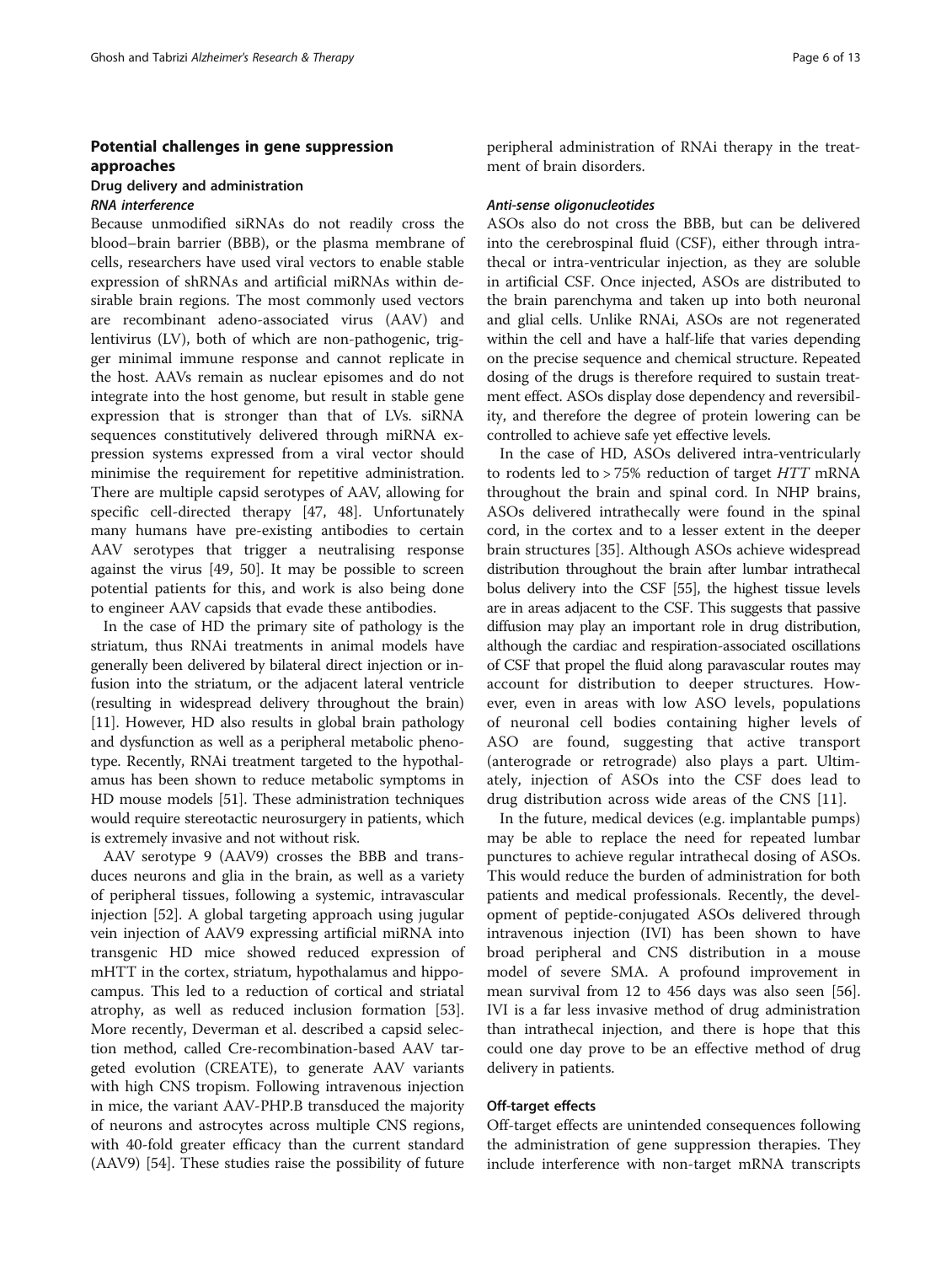and activation of the immune system in response to drug delivery. In the case of siRNAs and ASOs, there is potential to bind mRNA sequences that share sequence homology to the desired target, thus causing downregulation of unrelated proteins [\[57](#page-11-0)]. Because structurally related microRNAs modulate gene expression largely via incomplete complementarity base pair interactions with a target mRNA, the introduction of an siRNA may cause unintended off-targeting. For ASOs, selecting unique target sequences that do not appear anywhere else in the genome can overcome this risk. In the treatment of HD, both ASOs and RNAi targeting the mRNA CAG expansion carry the possibility of affecting other PolyQ containing proteins.

When a mammalian cell encounters a double-stranded RNA such as an siRNA, the cell may mistake it as a viral by-product and mount an immune response. siRNAs have been shown to up-regulate the expression of interferon (IFN)-stimulated genes through the activation of protein kinase R (PKR) [\[58](#page-11-0)]. siRNAs have also been shown to activate certain toll-like receptors (TLRs), leading to the expression of pro-inflammatory cytokines [[59](#page-11-0)–[61](#page-11-0)]. Careful design of gene suppression effectors to generate high complementarity, and chemical modifications that enhance their stability and reduce immunogenicity, can mitigate some of these effects [\[9](#page-10-0)].

#### Saturation of the RNAi pathway

Delivery of shRNA effectors has been shown to overload exportin-5, thus preventing the maturation of endogenous miRNA and effectively shutting down the cellular miRNA pathway [\[62](#page-11-0), [63\]](#page-11-0). Saturation of the endogenous RNAi pathway can in turn lead to detrimental effects such as liver toxicity [[64](#page-11-0), [65\]](#page-11-0). This effect can be mitigated by selecting promoters for only modest expression of shRNAs, or by the co-expression of recombinant exportin-5 [\[64](#page-11-0), [66](#page-11-0)]. Artificial miRNAs are better tolerated and synthetic siRNAs are able to bypass the nuclear processing step altogether [\[17](#page-10-0), [67\]](#page-11-0). This particular issue does not arise when using ASOs, as the RNAi pathway is not co-opted, and ASOs have clear dose-dependent and reversible effects.

#### Alternative pathways to neurotoxicity

In theory, certain gene suppression strategies may not be as effective in cases where there is evidence of abnormal RNA processing or toxicity of the RNA itself. In the case of HD, aberrant mRNA splicing has been shown to generate the production of a pathogenic HTT exon 1 fragment from the CAG-expanded HTT gene [[68](#page-11-0)], which may evade RNAi effectors that act on mature mRNA transcripts. Depending on the timing of formation of this alternatively spliced mRNA variant, it may also avoid potential ASO binding. The CAG-expanded mRNA has itself been proposed as a source of toxicity in HD [\[69\]](#page-11-0); prevention of its formation would not be achieved by RNAi, although ASOs acting at the pre-mRNA level may be effective at reducing RNA-mediated toxicity. Both aberrant splicing and RNA toxicity could be eliminated, however, using genome editing approaches.

The extent to which these alternative pathways of toxicity exist and contribute to the disease phenotype in other forms of dementia could impact on the success of various gene suppression approaches for treatment.

#### Assessment of target engagement

Interpretation of drug effect in early-stage, proof-ofconcept clinical trials can be facilitated by measuring of the ability of the therapy to engage with its target. Methods for assessing target engagement include imaging modalities and measurement of target RNA or protein in an easily accessible biofluid or tissue sample. To assess target engagement directly, brain-imaging techniques that allow for quantitation of target protein in vivo are usually required. Recently, novel radiotracers for PET imaging have been developed to detect brain tau deposition [[70\]](#page-11-0), which may offer a direct assessment of target engagement by tau-lowering therapies. These techniques are relatively new, and identification of tracers with sufficient specificity to quantitate the protein of interest has proven challenging. As the field advances, PET imaging will probably become a very valuable tool for evaluation of target engagement of gene suppression therapies.

Quantification of target RNA or protein in a biofluid or tissue sample is another useful method for evaluating target engagement. For neurodegenerative conditions, where the target tissue is in the brain, collection of target tissue samples is impractical; however, collection of CSF samples is straightforward, and changes in neuronal proteins measured in CSF can be expected to reflect changes in brain tissue. Assays to detect CSF β-amyloid and tau protein are already used in the clinical evaluation of AD, and are incorporated into most clinical trials of AD. Likewise, assays to detect alpha-synuclein are sometimes used to assess target engagement in PD trials [[71\]](#page-11-0). In the case of HD, an ultrasensitive single-molecule counting mHTT immunoassay has been developed that can accurately detect very low amounts of mHTT in the CSF. The level of mHTT in the CSF has been shown to correlate with disease stage and is also raised in pre-manifest HD [[72\]](#page-11-0).

It is worth noting that levels of target proteins in the CSF are an indirect reflection of absolute protein levels at actual sites of pathology in the brain parenchyma. However, using research in animals, it is possible to develop models of the relationship between drug pharmacokinetics (PK) and pharmacodynamics (PD) that predict target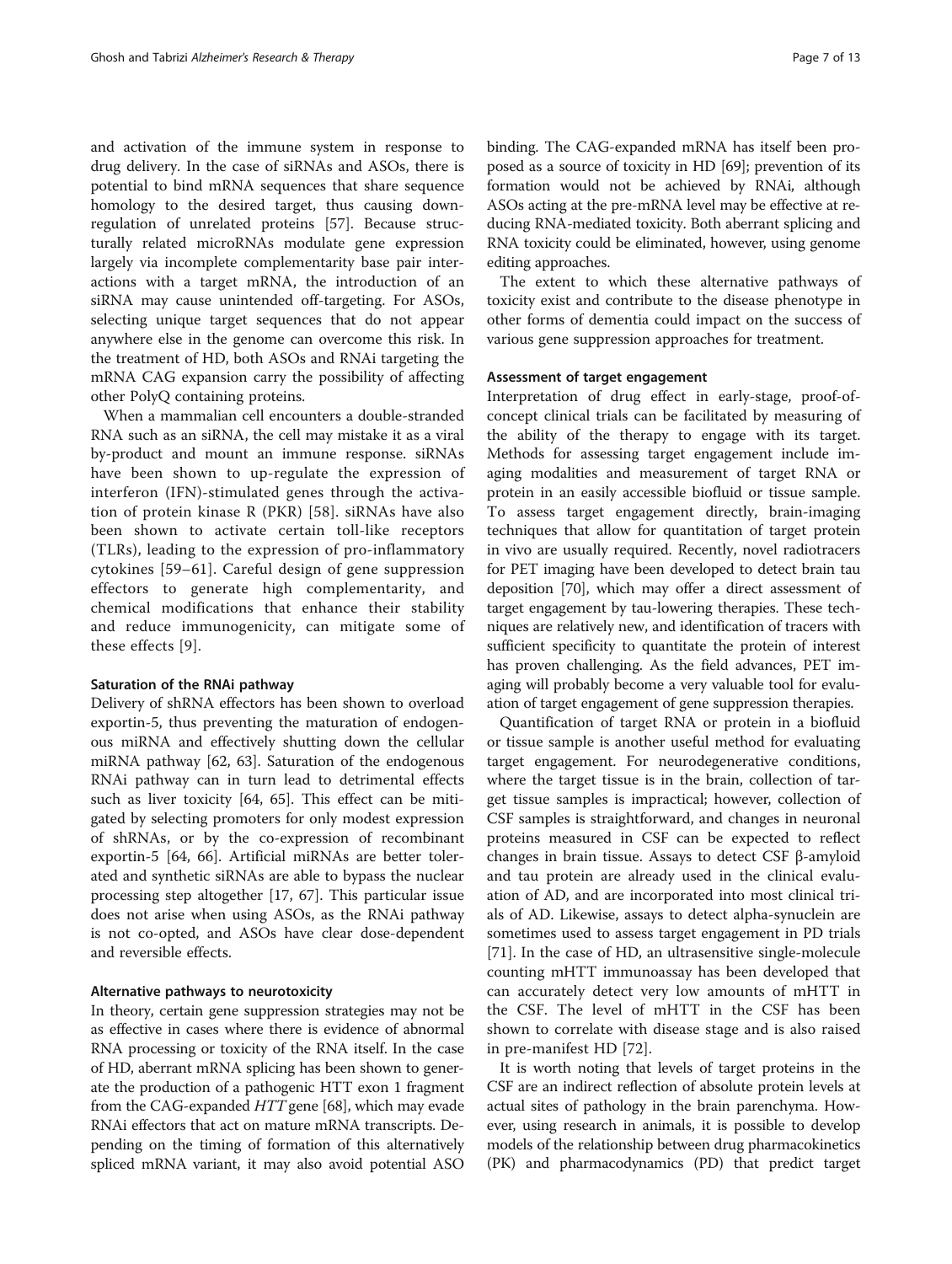engagement in the brain regions of interest. Such models relate the reduction of expression of a gene in target tissue with parameters that can be measured in humans, such as the protein product of that gene's expression in CSF. Studies in non-human primates, where brain anatomy is similar to humans, can provide a guide for interpretation of target engagement markers in biofluids. In fact, animal data were shown to translate well to humans during clinical development of nusinersen, an ASO for the treatment of patients with spinal muscular atrophy (SMA). In this programme, autopsy material was available from a few patients who received nusinersen during clinical development, and levels of ASO and target engagement markers in tissue were found to be well aligned with predictions from the pre-clinical PK–PD models, supporting the premise that thorough characterisation of drug pharmacology in relevant animal species is important for planning and interpretation of data in humans [[73\]](#page-11-0).

#### Initiation of gene suppression therapies

As with any disease-modifying treatment for neurodegenerative disease, timing of intervention is crucial. In the case of HD, predictive genetic testing is available to those whose family history puts them at risk, and mutation carriers could potentially start gene suppression treatment before any clinical symptoms appeared. The goal would then be to initiate treatment just before the onset of pathology and prevent the disease from ever being manifest. Objective biomarkers are required to pinpoint pathology onset and when to start treatment. Large, prospective, longitudinal natural history and deep phenotyping studies have been undertaken in HD [\[74](#page-11-0)] and suggest that pathology may be detectable on volumetric neuroimaging 10.8 years prior to symptom onset [[75](#page-11-0)–[78\]](#page-12-0). Such observational studies are critical in other diseases to guide the timing of intervention with disease-modifying therapeutics to intercept early pathology.

#### Allele specificity

ASOs can be developed to target mRNA from both the mutant allele and the wild-type allele equally or to favour the mutant allele over the wild-type allele. The former, non-allele-specific, approach has the advantages of addressing the entire HD population and maintaining flexibility for ASO design across the entire gene, increasing the likelihood of identifying a specific, potent and well-tolerated ASO. The potential disadvantage for nonallele-specific ASOs lies in reduction of the wild-type allele. An allele-specific approach can be achieved by targeting either the CAG expansion or a sequence containing a specific single nucleotide polymorphism (SNP) found only on the mutant allele. Allele-specific approaches have the advantage of preferential reduction of the mutant protein. Potential disadvantages include blunted potency and tolerability due to severe limitations on sequence space, undesirable reduction of other proteins containing CAG repeats not linked to disease (with CAG-targeting ASOs) and addressing only a subset of the disease population (with SNP-targeting ASOs).

In the case of HD, embryonic knockout of Htt is lethal [[79\]](#page-12-0) and its complete inactivation in the rodent brain causes a progressive neurological phenotype [\[80](#page-12-0)]. However, as mentioned previously, partial HTT lowering has been shown to be well tolerated in NHPs [\[30, 35](#page-11-0)] and complete inactivation of HTT in adulthood has been shown to be well tolerated in mice carrying the human HTT transgene [[81](#page-12-0)]. Intuitively, strategies to silence the mutant allele whilst leaving the normal allele unaffected may be desirable to prevent any potential longer-term detrimental effects from loss of wild-type protein function. It is noteworthy, however, that ASOs do not ever achieve complete gene suppression. Even at high doses of ASO, residual HTT will be produced, mitigating risk of non-allele-specific approaches.

ASOs complementary to the expanded CAG have been produced which have up to 6-fold selectivity for mHTT over HTT [\[82](#page-12-0)–[84\]](#page-12-0); selectivity is thought to arise as longer CAG transcripts provide binding sites for multiple ASOs. One potential drawback of this strategy is that other polyQ-containing proteins may be affected, and the potency of CAG targeting therapies is not as great as for other approaches. BioMarin Pharmaceuticals have, however, very recently carried out a study showing that an ASO with sequence (CUG)7 successfully targeted the expanded CAG repeat in mutant Htt mRNA in two different mouse models of HD and that this led to phenotypic improvement [\[85\]](#page-12-0).

SNPs have been identified that reside only on the mutant HTT allele [[86, 87](#page-12-0)], with siRNAs designed to target these specific SNPs. Three such SNPs have been identified that could be used to treat a majority of patients in Europe and the USA [[88\]](#page-12-0). A recent study has shown the feasibility of allele selective suppression in HD patient primary ex-vivo myeloid cells when using siRNA to target one of these potential SNPs, although the other SNPs tested did not achieve any allele selectivity [\[89](#page-12-0)]. This was thought to be due to the nucleotide sequence and tertiary structure of the transcript surrounding the base mismatch, and therefore a lower proportion of HD patients have targetable SNPs using this siRNA approach than originally thought.

As mentioned previously, ASOs could also be used in a SNP-targeting approach. An advantage of ASOs over siRNAs is that they can target SNPs present in intronic sequences, due to their capacity to bind pre-mRNA in the nucleus rather than only mature mRNA transcripts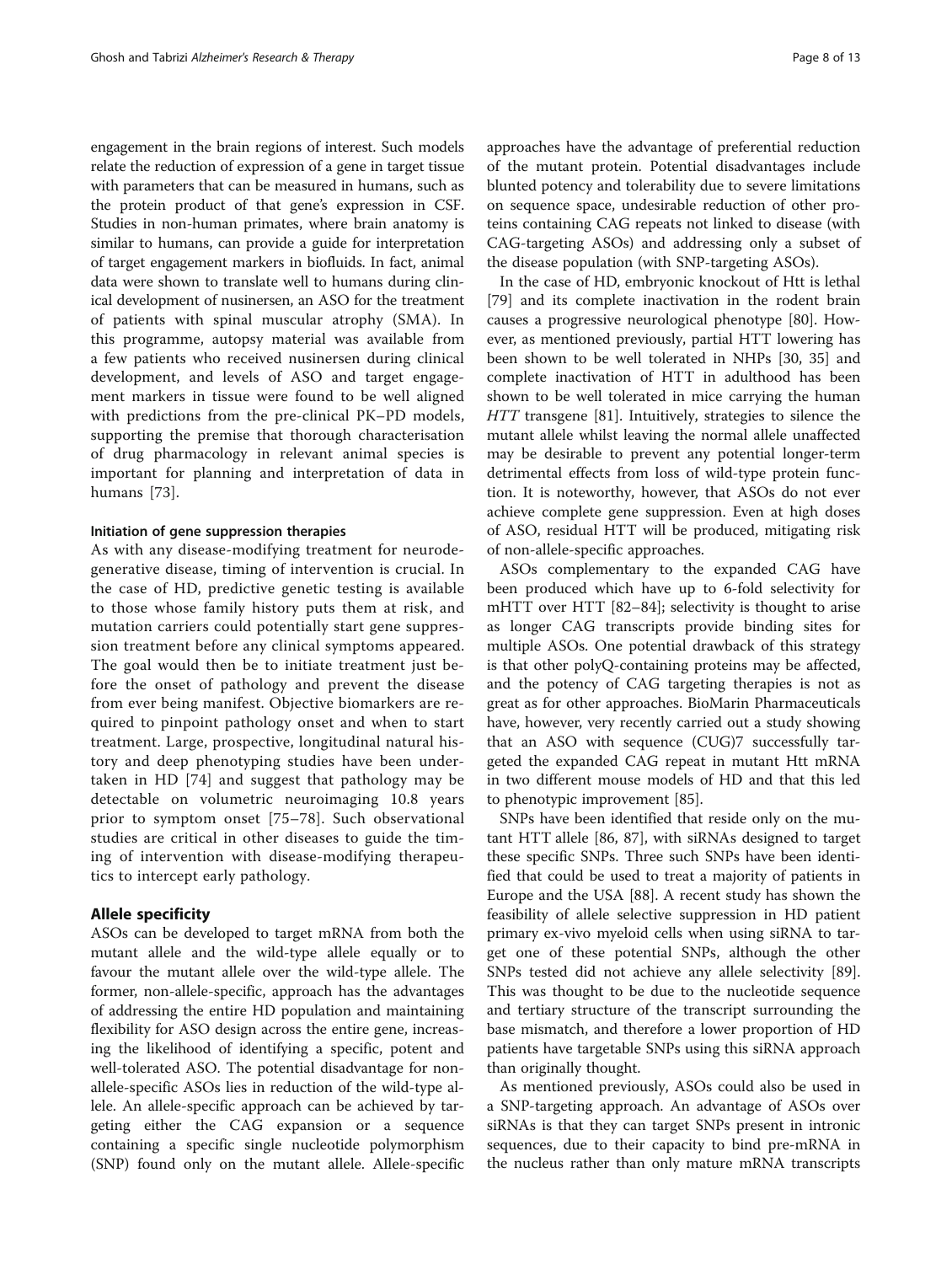<span id="page-8-0"></span>in the cytoplasm. ASOs targeting mutant-allele linked SNPs have been designed that lead to 50-fold selectivity of the mHTT allele over the normal allele [[90](#page-12-0)–[92](#page-12-0)]. Three to five ASOs targeting different SNP sites would be needed to treat 80% of HD patients [[93\]](#page-12-0). Wave Life Sciences are initiating clinical trials of two ASOs targeting SNP-containing regions of HTT mRNA; this involves screening potential trial subjects for the presence of these SNPs before allocation to one or other of the compounds [[94\]](#page-12-0).

# Recent and ongoing clinical trials of gene suppression

The first human clinical trial of intrathecal delivery of ASOs for the treatment of a neurodegenerative condition was carried out in patients with amyotrophic lateral sclerosis (ALS) [[3\]](#page-10-0). Inherited mutations in SOD1 account for 13% of familial ALS and 2% of all ALS, and cause disease through a toxic gain-of-function of SOD1 protein. An ASO targeting SOD1 mRNA was shown to reduce both wild-type and mutant SOD1 (i.e. non-allele selective) in transgenic mice and in human cell models of ALS [\[95](#page-12-0), [96](#page-12-0)]. A phase 1 trial carried out by Ionis Pharmaceuticals has since demonstrated the safety and tolerability of intrathecal infusion of this drug in ALS patients and has proven that the drug is distributed to spinal cord tissues following injection and is detectable in the CNS 3 months following injection [\[3\]](#page-10-0). Having demonstrated the feasibility of this approach, Ionis Pharmaceuticals, in conjunction with Biogen, is currently undertaking a phase 1/2a clinical study of a more potent ASO (ISIS-SOD $1_{Rx}$ ) in ALS associated with a SOD1 mutation [[97\]](#page-12-0).

As mentioned previously, another phase 1/2a clinical trial is also currently being undertaken by Ionis to test the safety and tolerability of a MOE-modified ASO targeting human HTT delivered by lumbar intrathecal bolus administration to early-stage HD patients. The trial includes neuroimaging assessments and exploratory endpoints to assess the effect on cognitive, motor and neuropsychiatric symptoms [[1\]](#page-10-0). A clinical trial of AAV2 delivered anti-HTT miRNA, which has shown promise in NHPs [[29\]](#page-11-0), is also being planned to initiate in the next few years [\[98](#page-12-0)].

Patients with SMA type 1 (infantile onset) have been treated with lumbar intrathecal bolus injections of an MOE-modified ASO (Nusinersen), and have shown dramatic improvement [\[34](#page-11-0)]. This is an important result for the field, but it is worth noting that Nusinersen differs mechanistically from other ASOs because it does not trigger RNAse H1-induced cleavage of the target mRNA, and therefore does not lead to "gene suppression". Infants with SMA type 1 have homozygous gene mutations or deletion of SMN1, leading to a lack of survival

motor neuron (SMN) protein and the death of motor neurons, which are particularly reliant on it. Nusinersen in fact alters the splicing of the mRNA of another gene, SMN2, that usually encodes a non-functional SMN protein, and in doing so increases the amount of functional SMN available in the cell. The phase 3 ENDEAR trial of this drug showed such promising efficacy in interim analysis that urgent work has already begun on an extended access programme to widen the availability of the drug to those not in a clinical trial [[99](#page-12-0)]. The drug (marketed as Spinraza™) received expedited approval by the FDA [[100\]](#page-12-0) for all forms of SMA in paediatric and adult patients, and is administered by lumbar intrathecal bolus injection at 4-month intervals. The success of Nusinersen is encouraging; however, infantile SMA is an aggressive and rapidly progressive disease which manifests in the first few weeks or months of life, and is generally fatal over 1–2 years. Therefore positive treatment effects could be easily and rapidly discerned in the clinical trial setting. The outcome of gene suppression therapies for most other neurodegenerative diseases will most probably take longer to elucidate, as positive effects may not be so striking.

# Future gene suppression targets in neurodegeneration

Recently DeVos et al. [[4](#page-10-0)] have shown that treatment with tau-reducing ASOs prevents neuronal loss in a mouse model of tauopathy. Tau is a microtubule-associated protein in neurons, which becomes hyper-phosphorylated, misfolds and forms insoluble neurofibrillary tangles (NFTs) in AD. The close temporal and spatial relationship between tau pathology and neurodegeneration is thought to underlie the widespread neuronal loss and progressive dementia seen in this condition. Indeed mutations in the MAPT gene, which encodes tau protein, are causative for another neurodegenerative disease—frontotemporal lobar degeneration (FTLD). This study demonstrated improved survival and histopathology in a mouse model of tauopathy, and also showed tau protein reduction in CNS tissues and CSF in non-human primates following intrathecal bolus administration of ASOs targeting MAPT mRNA. This opens up the exciting potential for gene suppression treatments of tau as a therapeutic avenue for AD and other tauopathies such as progressive supranuclear palsy (PSP), and clinical trials of tau-lowering therapies are imminent.

The possibility of treatment with ASOs that reduce pathogenic splice variants of C9orf72 is also under investigation for the treatment of amyotrophic lateral sclerosis (ALS) and frontotemporal dementia (FTD). In the future, an ASO that suppresses alpha-synuclein gene (SNCA) expression to reduce alpha-synuclein protein might have utility in limiting the progression of PD [\[5\]](#page-10-0). In addition, an ASO targeting leucine-rich-repeat kinase 2 (LRRK2)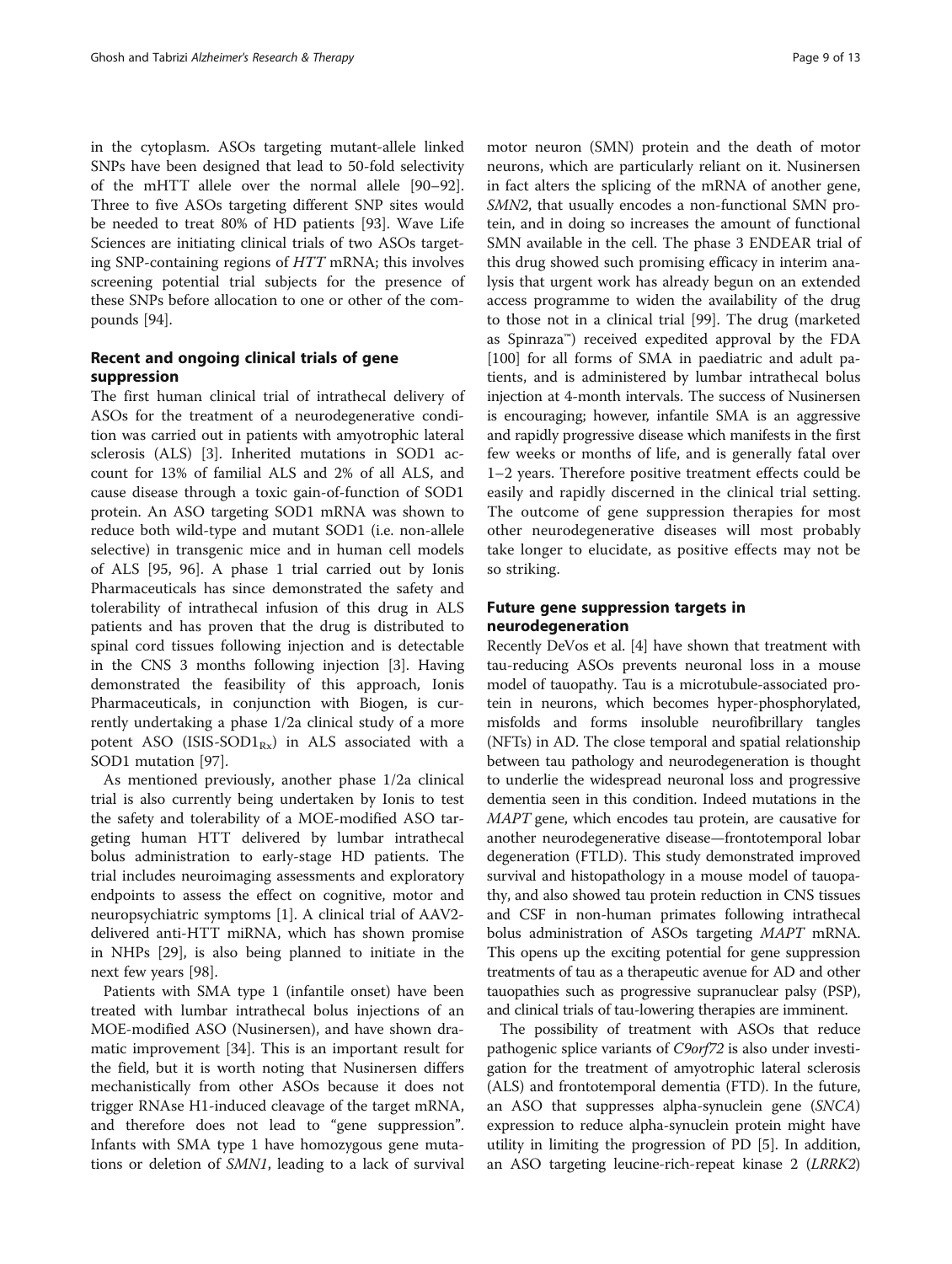(mutations of which are the major cause of familial lateonset PD) has been shown to reduce the spread of alphasynuclein pathology in the mouse brain [[6\]](#page-10-0). There may be great benefit in preventing the cortical dissemination of alpha-synuclein pathology, to target the cognitive decline and dementia that will eventually afflict more than 80% of PD patients and is one of the most feared consequences for those developing PD.

Spinocerebellar ataxia type 2 (SCA2) is an autosomaldominant, adult-onset neurodegenerative disease caused by a polyglutamine expansion in the ataxin-2 gene (ATXN2). Scoles et al. [\[7](#page-10-0)] recently carried out a screen of multiple ASOs directed against ATXN2 mRNA (nonallele specific) and tested their most promising candidate in two mouse models. Following intracerebroventricular injection, this ASO localised to Purkinje cells and reduced cerebellar ATXN2 expression and levels of cerebellar ATXN2. This was also associated with significantly improved motor function [\[7](#page-10-0)].

An ASO lowering ATXN2 has also been shown to increase the lifespan and improve motor symptoms in a mouse model of TDP-43 proteinopathy [\[8\]](#page-10-0). Nearly all patients with ALS have aggregates of TDP-43 (an RNAbinding protein) in their brain and spinal cord, and TDP-43 pathology is also found in 50% of cases of FTD. Genetic lowering of ataxin-2 (using ataxin-2 knockout mice crossed with TDP-43 transgenic mice) leads to a reduction in TDP-43 aggregation. However, therapies that suppress TDP-43 are not viable due to the protein's vital cellular functions. The finding that ATXN2 lowering markedly extends survival in these mice lends promise to this approach for the treatment of sporadic ALS and FTD, and is the first example of an ASO therapy targeting a modifier gene that is not directly causative of the disease [[8\]](#page-10-0).

#### **Conclusions**

Gene suppression technologies have made enormous progress in the last 20 years. Clinical trials of ASOs are already underway and trials of RNAi and genome editing using ZFNs are not far behind. The relative advantages of ASOs and RNAi are summarised in Table 1. Lessons learnt from work carried out in the field of HD, as well as ALS and SMA, can be applied to other neurodegenerative diseases in which the causative gene mutation or disease protein is known.

Challenges with drug delivery of gene suppression agents have been researched extensively and largely overcome. In the case of ASOs, lumbar intrathecal bolus delivery is proving to be a viable option, and in the case of RNAi, modification of viral vectors has allowed for tolerability and efficacy. Administration of viral vectors either through directed brain injection/infusion to target specific sites, or through peripheral vascular injection leading to global CNS effects, has been tolerated in animal models.

The next few years will see further expansion in the clinical evaluation of gene suppression therapies for the treatment of dementia, both in terms of the number of neurodegenerative diseases targeted and the number of patients treated. Thus there is real hope that, in the face of aging populations and the ever-increasing incidence of dementia, we will in the near future be able to offer effective treatments to sufferers. Moreover, with advances in biomarker technology that can detect the increasingly understood evolution of pathology in asymptomatic individuals, the prospect of early disease interception to prevent the symptomatic expression of these neurodegenerative disorders is a tantalising possibility.

**Table 1** Relative advantages of RNAi and ASOs as a strategy to achieve gene suppression

Advantages of different approaches to post-transcriptional gene suppression

| RNA interference                                                                                                                                                                                                                                                                                                                                                                                                                                                                                                                                                                                                                                                                                                                                                           | Anti-sense oligonucleotides                                                                                                                                                                                                                                                                                                                                                                                                                                                                                                                                                                                                                                                                                                                                                                                                                                                                                                                                                                                                                                                                                                                                                     |
|----------------------------------------------------------------------------------------------------------------------------------------------------------------------------------------------------------------------------------------------------------------------------------------------------------------------------------------------------------------------------------------------------------------------------------------------------------------------------------------------------------------------------------------------------------------------------------------------------------------------------------------------------------------------------------------------------------------------------------------------------------------------------|---------------------------------------------------------------------------------------------------------------------------------------------------------------------------------------------------------------------------------------------------------------------------------------------------------------------------------------------------------------------------------------------------------------------------------------------------------------------------------------------------------------------------------------------------------------------------------------------------------------------------------------------------------------------------------------------------------------------------------------------------------------------------------------------------------------------------------------------------------------------------------------------------------------------------------------------------------------------------------------------------------------------------------------------------------------------------------------------------------------------------------------------------------------------------------|
| • siRNAs do not cross the BBB and if introduced into CSF cannot achieve<br>widespread distribution in the CNS parenchyma. However, siRNA<br>effector sequences can be constitutively delivered through miRNA<br>expression systems expressed from a viral vector.<br>• siRNAs can lead to very high levels of translational suppression and<br>lowering of target protein, if this is desired.<br>• siRNAs have prolonged effects in terms of gene suppression and so<br>there is potentially minimal or no need for repetitive administration.<br>However, this is a type of gene therapy, which is irreversible, and there<br>are no antidotes.<br>• Through peripheral administration in neonates or very early infancy,<br>global or larger CNS areas can be targeted. | • ASOs do not cross an intact BBB. However, ASOs are soluble in artificial<br>CSF and can be delivered directly into the CSF space. Once introduced<br>into the CSF, modified ASOs achieve widespread distribution in the CNS<br>parenchyma and enter neuronal and glial cells.<br>• ASOs have predictable, dose-dependent pharmacokinetics, enabling<br>modulation of dose to achieve the desired level of pharmacological<br>activity; with intrathecal bolus dosing every few months in<br>symptomatic patients and potentially less frequently in pre-<br>symptomatic patients.<br>• ASO pharmacological effects are reversible and gene suppression<br>reverses when treatment is stopped.<br>• In addition to exonic regions, ASOs are able to target intronic regions<br>as they bind to pre-mRNA rather than only mature transcripts. Thus they<br>have more mRNA "real estate" from which to find the ideal ASO drug<br>candidate, and can be used to treat a wider range of diseases.<br>• Avoids saturation of RNAi pathways which can lead to liver toxicity.<br>• No need for viral vector delivery, and therefore avoids the generation<br>of an immune response. |

ASO anti-sense oligonucleotide, BBB blood-brain barrier, CSF cerebrospinal fluid, CNS central nervous system, miRNA micro-RNA, RNAi RNA interference, siRNA small interfering RNA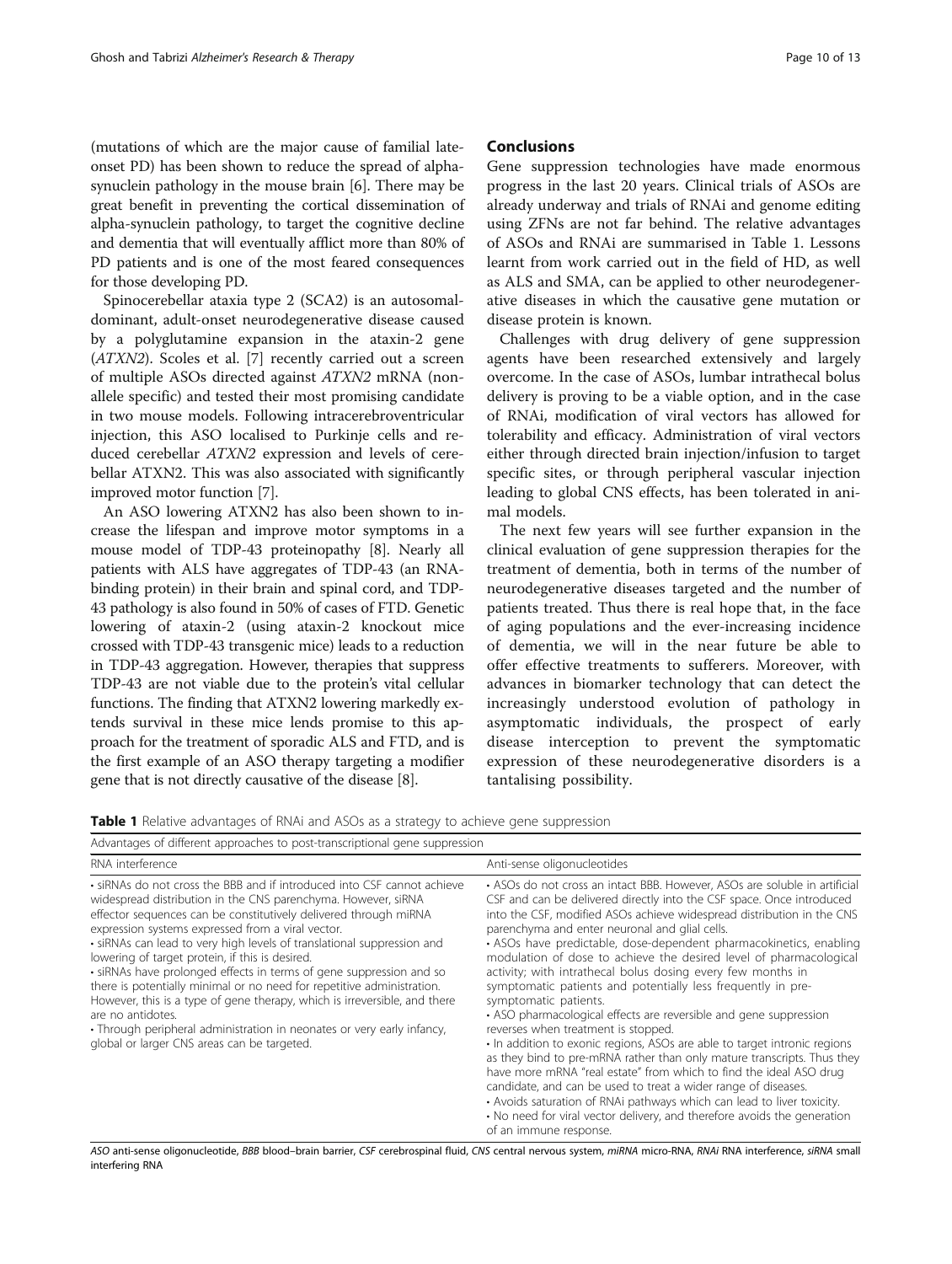#### <span id="page-10-0"></span>Abbreviations

AAV: Adeno-associated virus; AD: Alzheimer's disease; Ago2: Argonaut 2 protein; ALS: Amyotrophic lateral sclerosis; APP: Amyloid precursor protein; ASO: Anti-sense oligonucleotide; ATXN2: Ataxin-2; BBB: Blood–brain barrier; C9Orf72: Chromosome 9 open reading frame 72; CAG: Cytosine–adenine– guanine; CNS: Central nervous system; CRISPR: Clustered regularly interspaced short palindromic repeats; CSF: Cerebrospinal fluid; DARPP32: Dopamine and cAMP-regulated neuronal phosphoprotein; DNA: Deoxyribonucleic acid; FDA: Food and Drug Administration (US); FTD: Frontotemporal dementia; FTLD: Frontotemporal lobar degeneration; gRNA: Guide RNA; HD: Huntington's disease; HDV: Hepatitis delta virus; HEK293: Human embryonic kidney cells 293; HTT: Huntingtin protein; IFN: Interferon; IVI: Intravenous infusion; LRRK2: Leucine-rich-repeat kinase 2; LV: Lentivirus; MAPT: Microtubule associated protein tau; mHTT: Mutant Huntingtin protein; miRNA: Micro-RNA; mRNA: Messenger RNA; NFT: Neurofibrillary tangle; NHP: Non-human primate; PD: Parkinson's disease; PKR: Protein kinase R; pol II/pol III: DNA polymerase II/polymerase III enzyme; PolyQ: Polyglutamine; ppENK: Preproenkephalin; pre-miRNA: Precursor micro-RNA; pri-miRNA: Primary micro-RNA; PrP: Prion protein; PSP: Progressive supranuclear palsy; RISC: RNA-induced silencing complex; RNA: Ribonucleic acid; RNAi: RNA interference; SCA2: Spinocerebellar ataxia type 2; shRNA: Small hairpin RNA; siRNA: Small interfering RNA; SMA: Spinal muscular atrophy; SNCA: Gene encoding alpha synuclein; SNP: Single-nucleotide polymorphism; SOD1: Superoxide dismutase 1; TALEN: Transcription activator-like effector nuclease; TLR: Toll-like receptor; ZFN: Zinc finger nuclease; ZFP: Zinc finger protein; ZFTR: Zinc finger transcriptional repressors

#### Acknowledgements

The authors thank Dr Roger Lane and Dr Anne Smith (Ionis Pharmaceuticals) for their insightful and helpful comments on the manuscript.

#### Funding

RG is funded entirely by a Medical Research Council UK Clinical Research Fellowship. SJT receives grant funding for her research from the EU FP7 health call, Medical Research Council UK, CHDI Foundation, Huntington Disease Association of the UK, the European Huntington's Disease Network, the Wellcome Trust, the Rosetrees Trust and Takeda Pharmaceuticals.

#### Availability of data and materials

Not applicable

#### Authors' contributions

RG and SJT jointly wrote this manuscript. Both authors read and approved the final manuscript.

#### Authors' information

SJT has participated in scientific advisory boards with Hoffmann-La Roche Ltd, Ionis Pharmaceuticals, Shire and Teva Pharmaceuticals. The host clinical institution, University College London Hospitals NHS Foundation Trust, receives funds as compensation for conducting clinical trials for Ionis Pharmaceuticals, Pfizer and Teva Pharmaceuticals.

#### Ethics approval and consent to participate

Not applicable.

#### Consent for publication

Not applicable.

#### Competing interests

The authors declare that they have no competing interests.

#### Publisher's Note

Springer Nature remains neutral with regard to jurisdictional claims in published maps and institutional affiliations.

#### Published online: 05 October 2017

#### References

1. Safety, Tolerability, Pharmacokinetics and Pharmacodynamics of IONIS-HTTRx in Patients with Early Manifest Huntington's Disease. [NCT02519036.](http://clinicaltrials.gov/ct2/show/NCT02519036) 2015.

- 2. Ross CA, Tabrizi SJ. Huntington's disease: from molecular pathogenesis to clinical treatment. Lancet Neurol. 2011;10:83–98.
- 3. Miller TM, Pestronk A, David W, et al. An antisense oligonucleotide against SOD1 delivered intrathecally for patients with SOD1 familial amyotrophic lateral sclerosis: a phase 1, randomised, first-in-man study. Lancet Neurol. 2013;12:435–42.
- 4. DeVos SL, Miller RL, Schoch KM, et al. Tau reduction prevents neuronal loss and reverses pathological tau deposition and seeding in mice with tauopathy. Sci Transl Med. 2017;9(374).
- 5. Cole T, Paumier K, Zhao H, Weihofen A, Kordasiewicz H, Swayze E. Snca targeted antisense oligonucleotides mediate progression of pathological deposition in alpha synuclein rodent transmission models of Parkinson's disease. AAN Annual Meeting Poster Session VI. Vancouver: Vancouver Convention Centre; 2016. P6.239. [http://www.abstractsonline.com/pp8/](http://www.abstractsonline.com/pp8/#!/4046/presentation/6251) [#!/4046/presentation/6251.](http://www.abstractsonline.com/pp8/#!/4046/presentation/6251)
- Zhao H, Cole T, Weihofen A, Swayze E, Kordasiewicz H. Antisense oligonucleotides to LRRK2 ameliorate alpha-synuclein pathology and behavioral deficit induced by pre-formed alpha-synuclein fibrils (I1.007). AAN Annual Meeting INS Data Blitz. Vancouver: Vancouver Convention Centre; 2016. [http://www.abstractsonline.com/pp8/#!/4046/presentation/8588.](http://www.abstractsonline.com/pp8/#!/4046/presentation/8588)
- 7. Scoles DR, Meera P, Schneider MD, et al. Antisense oligonucleotide therapy for spinocerebellar ataxia type 2. Nature. 2017;544:362–6.
- 8. Becker LA, Huang B, Bieri G, et al. Therapeutic reduction of ataxin-2 extends lifespan and reduces pathology in TDP-43 mice. Nature. 2017;544:367–71.
- 9. Godinho BM, Malhotra M, O'Driscoll CM, Cryan JF. Delivering a disease-modifying treatment for Huntington's disease. Drug Discov Today. 2015;20:50–64.
- 10. Ha M, Kim VN. Regulation of microRNA biogenesis. Nat Rev Mol Cell Biol. 2014;15:509–24.
- 11. Keiser MS, Kordasiewicz HB, McBride JL. Gene suppression strategies for dominantly inherited neurodegenerative diseases: lessons from Huntington's disease and spinocerebellar ataxia. Hum Mol Genet. 2016;25:R53–64.
- 12. de Fougerolles AR. Delivery vehicles for small interfering RNA in vivo. Hum Gene Ther. 2008;19:125–32.
- 13. Lecaros RL, Huang L, Lee TC, Hsu YC. Nanoparticle delivered VEGF-A siRNA enhances photodynamic therapy for head and neck cancer treatment. Mol Ther. 2016;24:106–16.
- 14. Lima WF, Prakash TP, Murray HM, et al. Single-stranded siRNAs activate RNAi in animals. Cell. 2012;150:883–94.
- 15. Yu D, Pendergraff H, Liu J, et al. Single-stranded RNAs use RNAi to potently and allele-selectively inhibit mutant huntingtin expression. Cell. 2012;150:895–908.
- 16. Rodriguez-Lebron E, Denovan-Wright EM, Nash K, Lewin AS, Mandel RJ. Intrastriatal rAAV-mediated delivery of anti-huntingtin shRNAs induces partial reversal of disease progression in R6/1 Huntington's disease transgenic mice. Mol Ther. 2005;12:618–33.
- 17. McBride JL, Boudreau RL, Harper SQ, et al. Artificial miRNAs mitigate shRNA-mediated toxicity in the brain: implications for the therapeutic development of RNAi. Proc Natl Acad Sci U S A. 2008;105:5868–73.
- 18. Boudreau RL, Spengler RM, Davidson BL. Rational design of therapeutic siRNAs: minimizing off-targeting potential to improve the safety of RNAi therapy for Huntington's disease. Mol Ther. 2011;19:2169–77.
- 19. Chen ZJ, Kren BT, Wong PY, Low WC, Steer CJ. Sleeping Beauty-mediated down-regulation of huntingtin expression by RNA interference. Biochem Biophys Res Commun. 2005;329:646–52.
- 20. Harper SQ, Staber PD, He X, et al. RNA interference improves motor and neuropathological abnormalities in a Huntington's disease mouse model. Proc Natl Acad Sci U S A. 2005;102:5820–5.
- 21. Wang YL, Liu W, Wada E, Murata M, Wada K, Kanazawa I. Clinico-pathological rescue of a model mouse of Huntington's disease by siRNA. Neurosci Res. 2005;53:241–9.
- 22. DiFiglia M, Sena-Esteves M, Chase K, et al. Therapeutic silencing of mutant huntingtin with siRNA attenuates striatal and cortical neuropathology and behavioral deficits. Proc Natl Acad Sci U S A. 2007;104:17204–9.
- 23. Machida Y, Okada T, Kurosawa M, Oyama F, Ozawa K, Nukina N. rAAV-mediated shRNA ameliorated neuropathology in Huntington disease model mouse. Biochem Biophys Res Commun. 2006;343:190–7.
- 24. White MD, Farmer M, Mirabile I, Brandner S, Collinge J, Mallucci GR. Single treatment with RNAi against prion protein rescues early neuronal dysfunction and prolongs survival in mice with prion disease. Proc Natl Acad Sci U S A. 2008;105:10238–43.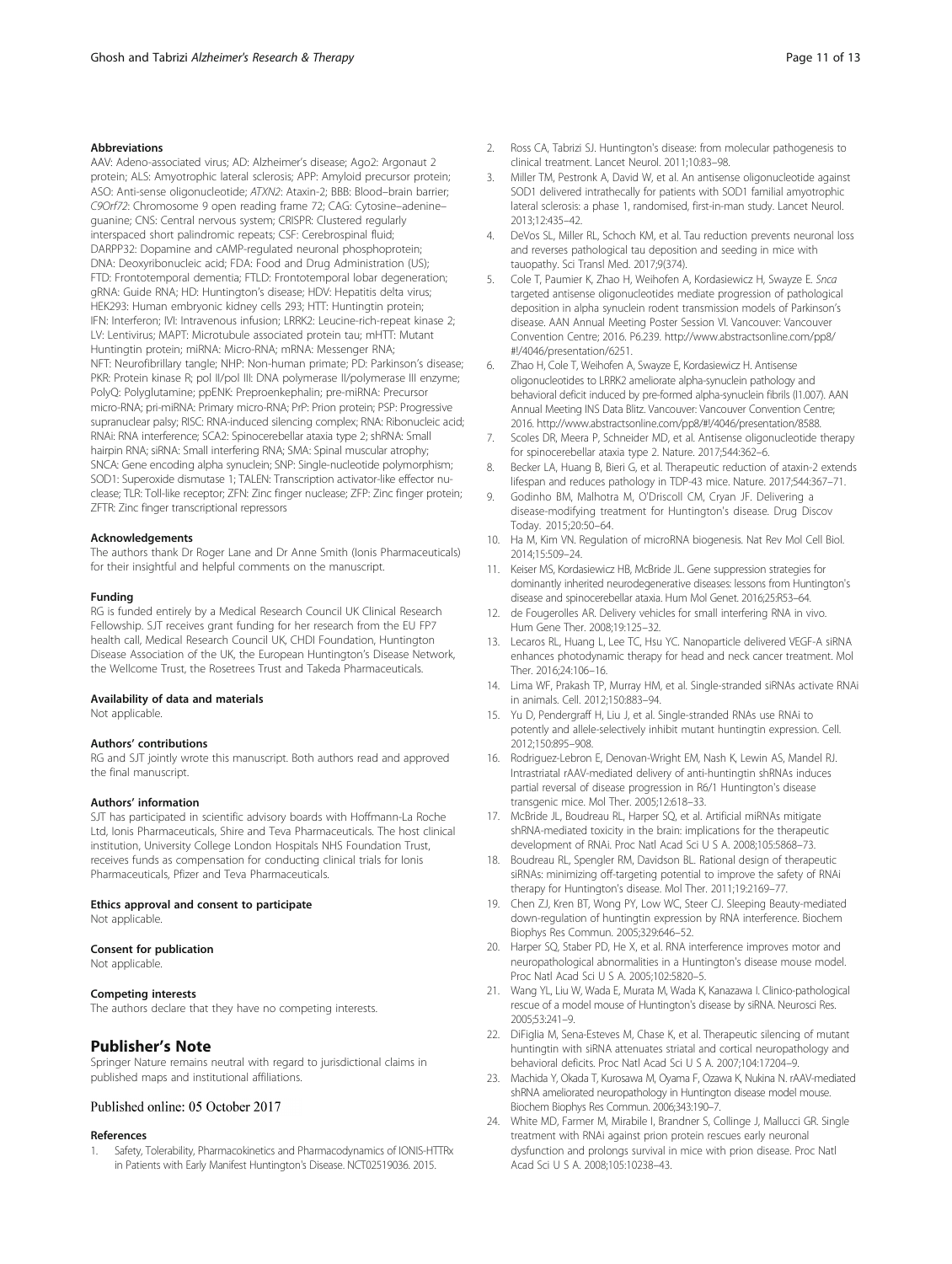- <span id="page-11-0"></span>25. Mangiarini L, Sathasivam K, Seller M, et al. Exon 1 of the HD gene with an expanded CAG repeat is sufficient to cause a progressive neurological phenotype in transgenic mice. Cell. 1996;87:493–506.
- 26. Boudreau RL, McBride JL, Martins I, et al. Nonallele-specific silencing of mutant and wild-type huntingtin demonstrates therapeutic efficacy in Huntington's disease mice. Mol Ther. 2009;17:1053–63.
- 27. Drouet V, Perrin V, Hassig R, et al. Sustained effects of nonallele-specific Huntingtin silencing. Ann Neurol. 2009;65:276–85.
- 28. Stanek LM, Sardi SP, Mastis B, et al. Silencing mutant huntingtin by adeno-associated virus-mediated RNA interference ameliorates disease manifestations in the YAC128 mouse model of Huntington's disease. Hum Gene Ther. 2014;25:461–74.
- 29. McBride JL, Pitzer MR, Boudreau RL, et al. Preclinical safety of RNAi-mediated HTT suppression in the rhesus macaque as a potential therapy for Huntington's disease. Mol Ther. 2011;19:2152–62.
- 30. Grondin R, Kaytor MD, Ai Y, et al. Six-month partial suppression of Huntingtin is well tolerated in the adult rhesus striatum. Brain. 2012;135:1197–209.
- 31. Stiles DK, Zhang Z, Ge P, et al. Widespread suppression of huntingtin with convection-enhanced delivery of siRNA. Exp Neurol. 2012;233:463–71.
- 32. Grondin R, Ge P, Chen Q, et al. Onset time and durability of Huntingtin suppression in rhesus putamen after direct infusion of antihuntingtin siRNA. Mol Ther Nucleic Acids. 2015;4:e245.
- 33. Chiriboga CA, Swoboda KJ, Darras BT, et al. Results from a phase 1 study of nusinersen (ISIS-SMN(Rx)) in children with spinal muscular atrophy. Neurology. 2016;86:890–7.
- 34. Finkel RS, Chiriboga CA, Vajsar J, et al. Treatment of infantile-onset spinal muscular atrophy with nusinersen: a phase 2, open-label, dose-escalation study. Lancet. 2016;388:3017–26.
- 35. Kordasiewicz HB, Stanek LM, Wancewicz EV, et al. Sustained therapeutic reversal of Huntington's disease by transient repression of huntingtin synthesis. Neuron. 2012;74:1031–44.
- 36. Stanek LM, Yang W, Angus S, et al. Antisense oligonucleotide-mediated correction of transcriptional dysregulation is correlated with behavioral benefits in the YAC128 mouse model of Huntington's disease. J Huntingtons Dis. 2013;2:217–28.
- 37. Lu XH, Yang XW. "Huntingtin holiday": progress toward an antisense therapy for Huntington's disease. Neuron. 2012;74:964–6.
- 38. Denovan-Wright EM, Rodriguez-Lebron E, Lewin AS, Mandel RJ. Unexpected off-targeting effects of anti-huntingtin ribozymes and siRNA in vivo. Neurobiol Dis. 2008;29:446–55.
- 39. Hayashita-Kinoh H, Yamada M, Yokota T, Mizuno Y, Mochizuki H. Down-regulation of alpha-synuclein expression can rescue dopaminergic cells from cell death in the substantia nigra of Parkinson's disease rat model. Biochem Biophys Res Commun. 2006;341:1088–95.
- 40. Ben Aissa M, April MC, Bergeron LJ, Perreault JP, Levesque G. Silencing of amyloid precursor protein expression using a new engineered delta ribozyme. Int J Alzheimers Dis. 2012;2012:947147.
- 41. Yen L, Strittmatter SM, Kalb RG. Sequence-specific cleavage of Huntingtin mRNA by catalytic DNA. Ann Neurol. 1999;46:366–73.
- 42. Wild EJ, Tabrizi SJ. Targets for future clinical trials in Huntington's disease: what's in the pipeline? Mov Disord. 2014;29:1434–45.
- 43. Garriga-Canut M, Agustín-Pavón C, Herrmann F, et al. Synthetic zinc finger repressors reduce mutant huntingtin expression in the brain of R6/2 mice. Proc Natl Acad Sci U S A. 2012;109:E3136–45.
- 44. Gaj T, Gersbach CA, Barbas CF. ZFN, TALEN, and CRISPR/Cas-based methods for genome engineering. Trends Biotechnol. 2013;31:397–405.
- 45. Cox DB, Platt RJ, Zhang F. Therapeutic genome editing: prospects and challenges. Nat Med. 2015;21:121–31.
- 46. Shin JW, Kim KH, Chao MJ, et al. Permanent inactivation of Huntington's disease mutation by personalized allele-specific CRISPR/Cas9. Hum Mol Genet. 2016;25:4566–76.
- 47. Murlidharan G, Samulski RJ, Asokan A. Biology of adeno-associated viral vectors in the central nervous system. Front Mol Neurosci. 2014;7:76.
- 48. Kantor B, McCown T, Leone P, Gray SJ. Clinical applications involving CNS gene transfer. Adv Genet. 2014;87:71–124.
- 49. Wu Z, Asokan A, Samulski RJ. Adeno-associated virus serotypes: vector toolkit for human gene therapy. Mol Ther. 2006;14:316–27.
- 50. Louis Jeune V, Joergensen JA, Hajjar RJ, Weber T. Pre-existing anti-adenoassociated virus antibodies as a challenge in AAV gene therapy. Hum Gene Ther Methods. 2013;24:59–67.
- 51. Hult S, Soylu R, Björklund T, et al. Mutant huntingtin causes metabolic imbalance by disruption of hypothalamic neurocircuits. Cell Metab. 2011;13:428–39.
- 52. Foust KD, Nurre E, Montgomery CL, Hernandez A, Chan CM, Kaspar BK. Intravascular AAV9 preferentially targets neonatal neurons and adult astrocytes. Nat Biotechnol. 2009;27:59–65.
- 53. Dufour BD, Smith CA, Clark RL, Walker TR, McBride JL. Intrajugular vein delivery of AAV9-RNAi prevents neuropathological changes and weight loss in Huntington's disease mice. Mol Ther. 2014;22:797–810.
- 54. Deverman BE, Pravdo PL, Simpson BP, et al. Cre-dependent selection yields AAV variants for widespread gene transfer to the adult brain. Nat Biotechnol. 2016;34:204–9.
- 55. Wolf DA, Hesterman JY, Sullivan JM, et al. Dynamic dual-isotope molecular imaging elucidates principles for optimizing intrathecal drug delivery. JCI Insight. 2016;1:e85311.
- 56. Hammond SM, Hazell G, Shabanpoor F, et al. Systemic peptide-mediated oligonucleotide therapy improves long-term survival in spinal muscular atrophy. Proc Natl Acad Sci U S A. 2016;113:10962–7.
- 57. Jackson AL, Linsley PS. Recognizing and avoiding siRNA off-target effects for target identification and therapeutic application. Nat Rev Drug Discov. 2010;9:57–67.
- 58. Sledz CA, Holko M, de Veer MJ, Silverman RH, Williams BR. Activation of the interferon system by short-interfering RNAs. Nat Cell Biol. 2003;5:834–9.
- 59. Sioud M. Induction of inflammatory cytokines and interferon responses by double-stranded and single-stranded siRNAs is sequence-dependent and requires endosomal localization. J Mol Biol. 2005;348:1079–90.
- 60. Hornung V, Guenthner-Biller M, Bourquin C, et al. Sequence-specific potent induction of IFN-alpha by short interfering RNA in plasmacytoid dendritic cells through TLR7. Nat Med. 2005;11:263–70.
- 61. Karikó K, Bhuyan P, Capodici J, Weissman D. Small interfering RNAs mediate sequence-independent gene suppression and induce immune activation by signaling through toll-like receptor 3. J Immunol. 2004;172:6545–9.
- 62. Barik S. RNAi in moderation. Nat Biotechnol. 2006;24:796–7.
- 63. Martin JN, Wolken N, Brown T, Dauer WT, Ehrlich ME, Gonzalez-Alegre P. Lethal toxicity caused by expression of shRNA in the mouse striatum: implications for therapeutic design. Gene Ther. 2011;18:666–73.
- 64. Grimm D, Streetz KL, Jopling CL, et al. Fatality in mice due to oversaturation of cellular microRNA/short hairpin RNA pathways. Nature. 2006;441:537–41.
- 65. Borel F, van Logtenstein R, Koornneef A, et al. In vivo knock-down of multidrug resistance transporters ABCC1 and ABCC2 by AAV-delivered shRNAs and by artificial miRNAs. J RNAi Gene Silencing. 2011;7:434–42.
- 66. Yi R, Doehle BP, Qin Y, Macara IG, Cullen BR. Overexpression of exportin 5 enhances RNA interference mediated by short hairpin RNAs and microRNAs. RNA. 2005;11:220–6.
- 67. Boudreau RL, Martins I, Davidson BL. Artificial microRNAs as siRNA shuttles: improved safety as compared to shRNAs in vitro and in vivo. Mol Ther. 2009;17:169–75.
- 68. Sathasivam K, Neueder A, Gipson TA, et al. Aberrant splicing of HTT generates the pathogenic exon 1 protein in Huntington disease. Proc Natl Acad Sci U S A. 2013;110:2366–70.
- 69. Rué L, Bañez-Coronel M, Creus-Muncunill J, et al. Targeting CAG repeat RNAs reduces Huntington's disease phenotype independently of huntingtin levels. J Clin Invest. 2016;126:4319–30.
- 70. Hall B, Mak E, Cervenka S, Aigbirhio FI, Rowe JB, O'Brien JT. In vivo tau PET imaging in dementia: pathophysiology, radiotracer quantification, and a systematic review of clinical findings. Ageing Res Rev. 2017;36:50–63.
- 71. Lleó A, Cavedo E, Parnetti L, et al. Cerebrospinal fluid biomarkers in trials for Alzheimer and Parkinson diseases. Nat Rev Neurol. 2015;11:41–55.
- 72. Wild EJ, Boggio R, Langbehn D, et al. Quantification of mutant huntingtin protein in cerebrospinal fluid from Huntington's disease patients. J Clin Invest. 2015;125:1979–86.
- 73. Finkel R, Chiriboga C, Vajsar J, et al. Interim results of a phase 2 clinical study of nusinersen (ISIS-SMNRx) in patients with infantile-onset spinal muscular atrophy. American Academy of Neurology 2016 Annual Meeting. Vancouver: Vancouver Convention Centre; 2016. [http://www.neurology.org/](http://www.neurology.org/content/86/16_Supplement/P5.004) [content/86/16\\_Supplement/P5.004.](http://www.neurology.org/content/86/16_Supplement/P5.004)
- 74. Ross CA, Aylward EH, Wild EJ, et al. Huntington disease: natural history, biomarkers and prospects for therapeutics. Nat Rev Neurol. 2014;10:204–16.
- 75. Tabrizi SJ, Langbehn DR, Leavitt BR, et al. Biological and clinical manifestations of Huntington's disease in the longitudinal TRACK-HD study: cross-sectional analysis of baseline data. Lancet Neurol. 2009;8:791–801.
- 76. Tabrizi SJ, Scahill RI, Durr A, et al. Biological and clinical changes in premanifest and early stage Huntington's disease in the TRACK-HD study: the 12-month longitudinal analysis. Lancet Neurol. 2011;10:31–42.